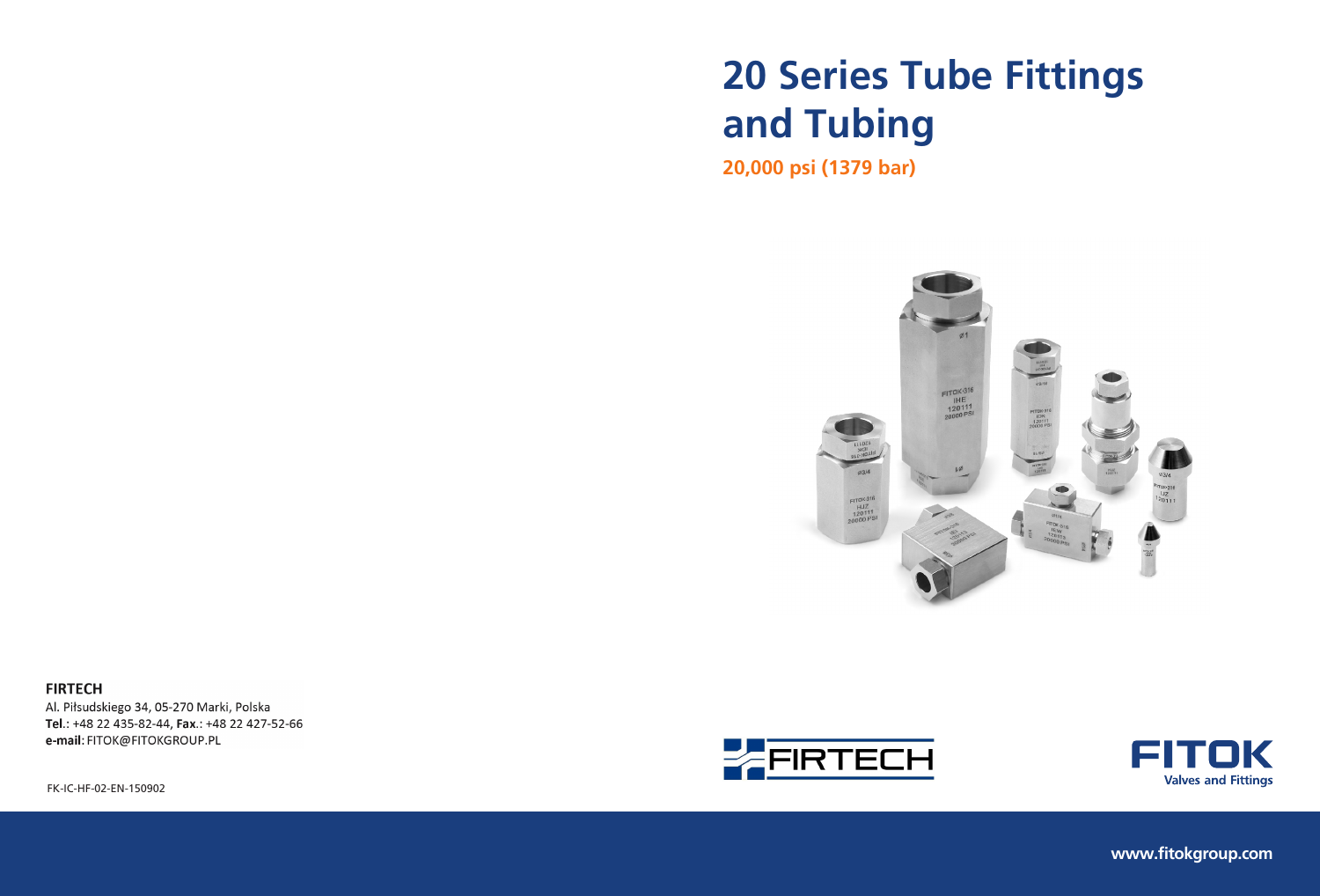| <b>Tube</b>        | Working Pressure, psig (bar)                                         |                                   |                                     |                                     |                                   |  |  |  |  |  |  |
|--------------------|----------------------------------------------------------------------|-----------------------------------|-------------------------------------|-------------------------------------|-----------------------------------|--|--|--|--|--|--|
| <b>O.D.</b><br>in. | -423 to $100^{\circ}$ F<br>$(-252 \text{ to } 37.8^{\circ}\text{C})$ | $200^{\circ}F$<br>$(93^{\circ}C)$ | $400^{\circ}$ F<br>$(204^{\circ}C)$ | $600^{\circ}$ F<br>$(316^{\circ}C)$ | $800^\circ F$<br>$(427^{\circ}C)$ |  |  |  |  |  |  |
| 1/4                | 20000 (1379)                                                         | 20000 (1379)                      | 19250 (1327)                        | 18050 (1244)                        | 16800 (1158)                      |  |  |  |  |  |  |
| 3/8                | 20000 (1379)                                                         | 20000 (1379)                      | 19250 (1327)                        | 18050 (1244)                        | 16800 (1158)                      |  |  |  |  |  |  |
| 9/16               | 20000 (1379)                                                         | 20000 (1379)                      | 19250 (1327)                        | 18050 (1244)                        | 16800 (1158)                      |  |  |  |  |  |  |
| 3/4                | 20000 (1379)                                                         | 20000 (1379)                      | 19250 (1327)                        | 18050 (1244)                        | 16800 (1158)                      |  |  |  |  |  |  |
|                    | 20000 (1379)                                                         | 20000 (1379)                      | 19250 (1327)                        | 18050 (1244)                        | 16800 (1158)                      |  |  |  |  |  |  |

Data in this table is applied only to the working temperature below 800°F (427 °C). For the working temperature above 800°F (427 °C), please consult FITOK Group, then we will provide you relative solutions.



# **Features**

- Coned-and-threaded connection. ◎
- ◎ Metal-to-metal seal provides perfect leak-tight service from critical vacuum to medium pressure.
- Anti-vibration connection components available. ◎
- Fittings are easy to disconnect and retighten. ◎
- Material is high tensile 316 stainless steel. ◎
- Every fitting is stamped with size, material and heat code. ◎





# **Composition**

# **Working Pressure**

# **Contents**

# Glands - G  $\begin{tabular}{|c|c|} \hline 5mm \\ \hline \end{tabular}$  02 Collars - CO 02 Plugs - TP  $\Box$ 02 Union Couplings - U  $\Box$ 03 Reducing Union Couplings - U **To the Company of the Company of the Company** 03 Union Couplings (Slip Type) - SU <u> Der de la</u> 04 Bulkhead Couplings - BU 04 Caps - TC  $\begin{array}{c} \mathbf{1} \ \mathbf{2} \end{array}$ 04 Elbows - LU **Le** 05 Tees - TTT 05 Crosses - C 06 Anti-Vibration Gland Assemblies - AVGA 07

| Coned and Threaded Nipples - CTN |    |
|----------------------------------|----|
|                                  | 07 |

| 20 Series Tubing |  |
|------------------|--|
|                  |  |

# **Installation Instructions**

◎ Refer to the **Tools and Installation Instructions.**

# **Cautions:**

◎ Do not loosen or tighten fittings under pressure.

# **Working Temperature**

◎ Temperature Rating: -423°F (-252°C) to 1200°F (649°C)**.**

◎ Working pressures for 20 series tube end connections used in this catalog are identified below.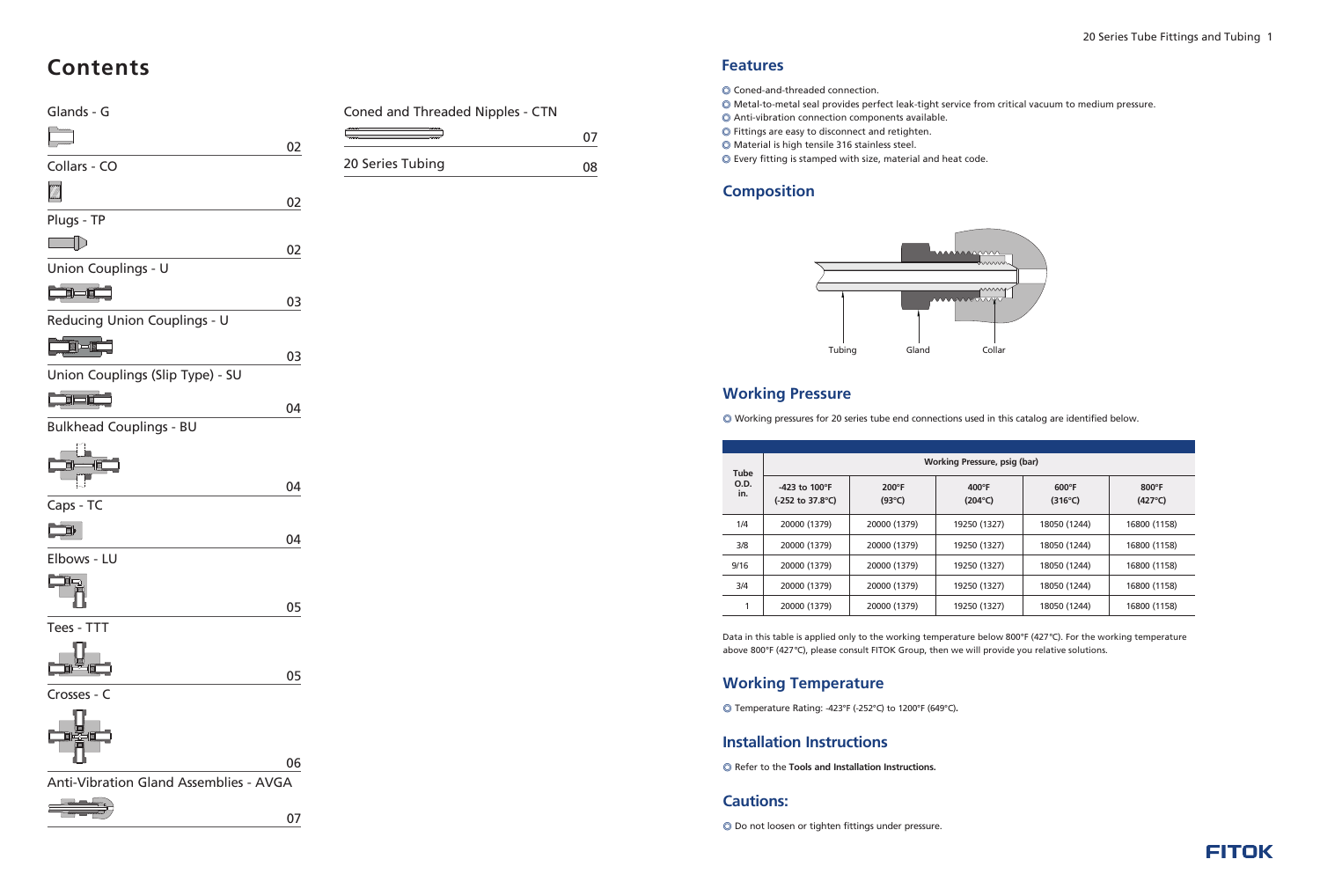# **Dimensions**

#### **Collars**



| <b>Tube</b>      |                        |                      |            |  |  |  |
|------------------|------------------------|----------------------|------------|--|--|--|
| T - Tube<br>O.D. | <b>Ordering Number</b> | Dimensions, in. (mm) |            |  |  |  |
| in.              |                        | D                    | L          |  |  |  |
| 1/4              | SS-CO-2FH4             | 0.38(9.7)            | 0.22(5.6)  |  |  |  |
| 3/8              | SS-CO-2FH6             | 0.47(11.9)           | 0.25(6.4)  |  |  |  |
| 9/16             | SS-CO-2FH9             | 0.72(18.3)           | 0.31(7.9)  |  |  |  |
| 3/4              | $SS-CO-2FH12$          | 0.94(23.8)           | 0.37(9.4)  |  |  |  |
|                  | SS-CO-2FH16            | 1.25(31.8)           | 0.50(12.7) |  |  |  |

#### **Plugs**



**T - Tube O.D. in. Dimensions, in. (mm) Ordering Number D L** 1/4 3/8 9/16 3/4 1 SS-TP-2FH4 SS-TP-2FH6 SS-TP-2FH9 SS-TP-2FH12 SS-TP-2FH16 0.38 (9.7) 0.47 (11.9) 0.72 (18.3) 0.94 (23.8) 1.25 (31.8) 0.94 (23.8) 1.18 (30.0) 1.40 (35.6) 1.69 (42.9) 2.20 (55.9)

**Tube**

*Dimensions are for reference only, subject to change.*

#### **Glands**

| <b>Tube</b>      |                        |                      |            |  |  |  |
|------------------|------------------------|----------------------|------------|--|--|--|
| T - Tube<br>O.D. | <b>Ordering Number</b> | Dimensions, in. (mm) |            |  |  |  |
| in.              |                        | G                    |            |  |  |  |
| 1/4              | SS-G-2FH4              | 0.50(12.7)           | 0.58(14.7) |  |  |  |
| 3/8              | $SS-G-2FHG$            | 0.63(15.9)           | 0.73(18.5) |  |  |  |
| 9/16             | $SS-G-2FH9$            | 0.94(23.8)           | 0.88(22.4) |  |  |  |
| 3/4              | $SS-G-2FH12$           | 1.19(30.2)           | 1.00(25.4) |  |  |  |
|                  | $SS-G-2FH16$           | 1.38 (34.9)          | 1.38(35.1) |  |  |  |



#### **Union Couplings**



#### **Reducing Union Couplings**

| <b>Tube</b>      |               |            |            |                      |            |            |
|------------------|---------------|------------|------------|----------------------|------------|------------|
| T - Tube<br>O.D. | Ordering      |            |            | Dimensions, in. (mm) |            |            |
| in.              | <b>Number</b> |            | C          | D                    | G          | F          |
| 1/4              | SS-U-2FH4     | 1.62(41.1) | 0.38(9.7)  | 0.11(2.8)            | 0.50(12.7) | 0.63(15.9) |
| 3/8              | SS-U-2FH6     | 1.75(44.5) | 0.44(11.2) | 0.20(5.1)            | 0.63(15.9) | 0.75(19.1) |
| 9/16             | SS-U-2FH9     | 2.14(54.3) | 0.55(14.0) | 0.31(7.9)            | 0.94(23.8) | 1.00(25.4) |
| 3/4              | SS-U-2FH12    | 2.50(63.5) | 0.60(15.2) | 0.44(11.1)           | 1.19(30.2) | 1.38(34.9) |
| 1                | SS-U-2FH16    | 3.50(88.9) | 0.74(18.7) | 0.56(14.3)           | 1.38(34.9) | 1.75(44.5) |

| <b>Tube</b>               |                   |                  |                      |            |            |            |            |            |             |
|---------------------------|-------------------|------------------|----------------------|------------|------------|------------|------------|------------|-------------|
| T - Tube                  | Tx - Tube<br>O.D. | Ordering         | Dimensions, in. (mm) |            |            |            |            |            |             |
| <b>O.D.</b><br>in.<br>in. |                   | <b>Number</b>    | L                    | C          | <b>Cx</b>  | D          | G          | Gx         | F           |
| 3/8                       | 1/4               | SS-U-2FH6-2FH4   | 1.75(44.5)           | 0.44(11.2) | 0.38(9.7)  | 0.11(2.8)  | 0.63(15.9) | 0.50(12.7) | 0.75(19.1)  |
| 9/16                      | 1/4               | SS-U-2FH9-2FH4   | 2.00(50.8)           | 0.55(14.0) | 0.38(9.7)  | 0.11(2.8)  | 0.94(23.8) | 0.50(12.7) | 1.00(25.4)  |
| 9/16                      | 3/8               | SS-U-2FH9-2FH6   | 2.00(50.8)           | 0.55(14.0) | 0.44(11.2) | 0.20(5.1)  | 0.94(23.8) | 0.63(15.9) | 1.00(25.4)  |
| 3/4                       | 1/4               | SS-U-2FH12-2FH4  | 2.25(57.2)           | 0.60(15.2) | 0.38(9.7)  | 0.11(2.8)  | 1.19(30.2) | 0.50(12.7) | 1.38 (34.9) |
| 3/4                       | 3/8               | SS-U-2FH12-2FH6  | 2.25(57.2)           | 0.60(15.2) | 0.44(11.2) | 0.20(5.1)  | 1.19(30.2) | 0.63(15.9) | 1.38 (34.9) |
| 3/4                       | 9/16              | SS-U-2FH12-2FH9  | 2.50(63.5)           | 0.60(15.2) | 0.55(14.0) | 0.31(7.9)  | 1.19(30.2) | 0.94(23.8) | 1.38 (34.9) |
| 1                         | 1/4               | SS-U-2FH16-2FH4  | 2.75(69.9)           | 0.74(18.7) | 0.38(9.7)  | 0.11(2.8)  | 1.38(34.9) | 0.50(12.7) | 1.75(44.5)  |
| 1                         | 3/8               | SS-U-2FH16-2FH6  | 2.88(73.0)           | 0.74(18.7) | 0.44(11.2) | 0.20(5.1)  | 1.38(34.9) | 0.63(15.9) | 1.75(44.5)  |
| 1                         | 9/16              | SS-U-2FH16-2FH9  | 3.00(76.2)           | 0.74(18.7) | 0.55(14.0) | 0.31(7.9)  | 1.38(34.9) | 0.94(23.8) | 1.75(44.5)  |
| 1                         | 3/4               | SS-U-2FH16-2FH12 | 3.00(76.2)           | 0.74(18.7) | 0.60(15.2) | 0.44(11.1) | 1.38(34.9) | 1.19(30.2) | 1.75(44.5)  |

# **FITOK**



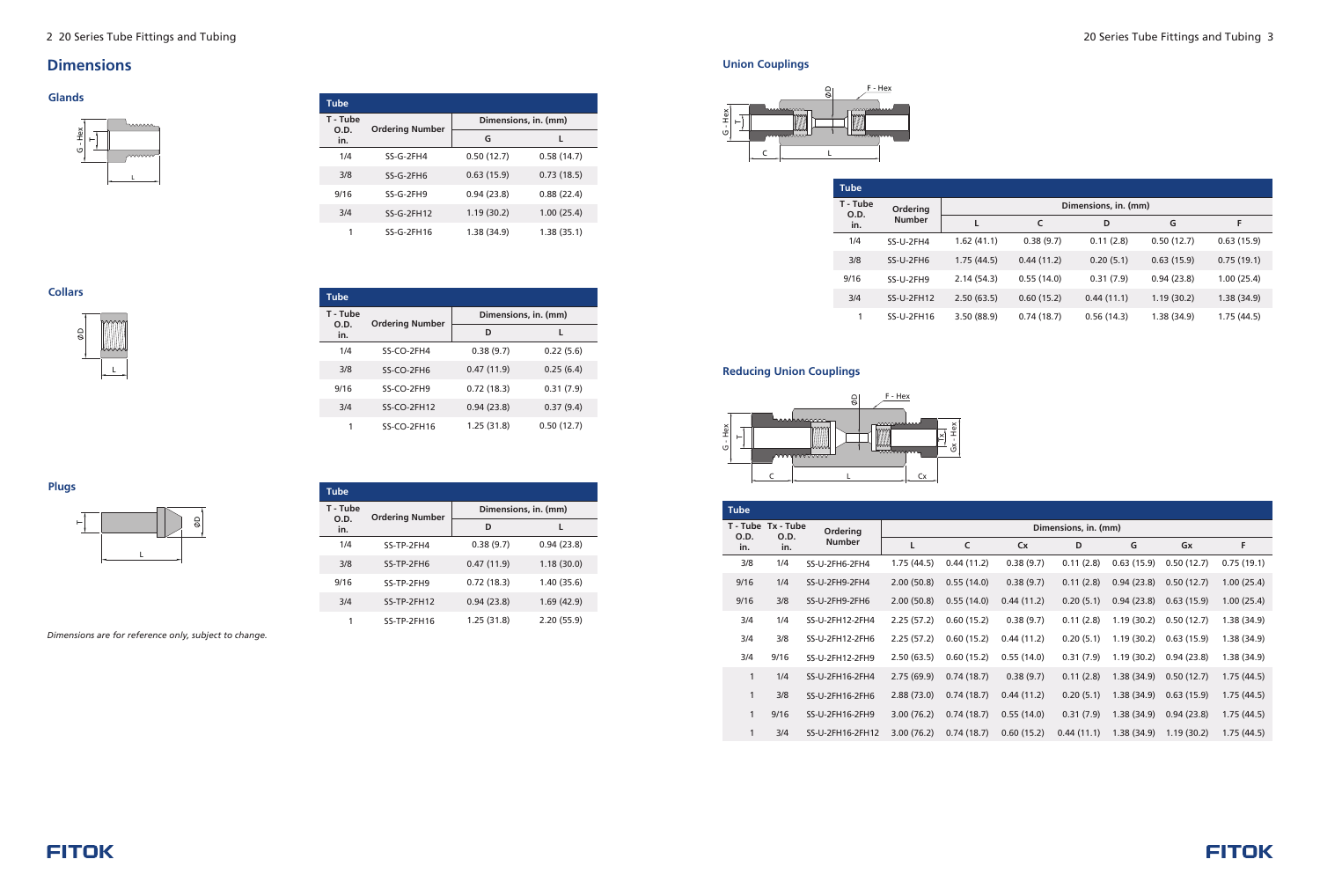

## **Union Couplings (Slip Type)**

## **Bulkhead Couplings**

**Caps**

| <b>Tube</b>             |                           |                      |            |            |            |            |  |  |  |
|-------------------------|---------------------------|----------------------|------------|------------|------------|------------|--|--|--|
| T - Tube<br>O.D.<br>in. | Ordering<br><b>Number</b> | Dimensions, in. (mm) |            |            |            |            |  |  |  |
|                         |                           | L                    | C          | D          | G          | F          |  |  |  |
| 1/4                     | SS-SU-2FH4                | 1.62(41.1)           | 0.38(9.7)  | 0.11(2.8)  | 0.50(12.7) | 0.63(15.9) |  |  |  |
| 3/8                     | SS-SU-2FH6                | 1.75(44.5)           | 0.44(11.2) | 0.20(5.1)  | 0.63(15.9) | 0.75(19.1) |  |  |  |
| 9/16                    | SS-SU-2FH9                | 2.14(54.3)           | 0.55(14.0) | 0.31(7.9)  | 0.94(23.8) | 1.00(25.4) |  |  |  |
| 3/4                     | SS-SU-2FH12               | 2.50(63.5)           | 0.60(15.2) | 0.44(11.1) | 1.19(30.2) | 1.38(34.9) |  |  |  |
| 1                       | SS-SU-2FH16               | 3.50 (88.9)          | 0.74(18.7) | 0.56(14.3) | 1.38(34.9) | 1.75(44.5) |  |  |  |

|             | <b>Tube</b>   |             |            |            |            |                      |                                  |                                |           |
|-------------|---------------|-------------|------------|------------|------------|----------------------|----------------------------------|--------------------------------|-----------|
|             | T - Tube      | Ordering    |            |            |            | Dimensions, in. (mm) |                                  |                                |           |
| O.D.<br>in. | <b>Number</b> | L           | C          | D          | G          | F                    | <b>Panel Hole</b><br><b>Size</b> | Max. Panel<br><b>Thickness</b> |           |
|             | 1/4           | SS-BU-2FH4  | 1.88(47.8) | 0.38(9.7)  | 0.11(2.8)  | 0.50(12.7)           | 1.00(25.4)                       | 0.81(20.6)                     | 0.38(9.7) |
|             | 3/8           | SS-BU-2FH6  | 2.00(50.8) | 0.44(11.2) | 0.20(5.1)  | 0.63(15.9)           | 1.06(27.0)                       | 0.94(23.9)                     | 0.38(9.7) |
|             | 9/16          | SS-BU-2FH9  | 2.38(60.5) | 0.55(14.0) | 0.31(7.9)  | 0.94(23.8)           | 1.38(34.9)                       | 1.13(28.6)                     | 0.38(9.7) |
|             | 3/4           | SS-BU-2FH12 | 2.62(66.5) | 0.60(15.2) | 0.44(11.1) | 1.19(30.2)           | 1.88(47.6)                       | 1.69(42.9)                     | 0.38(9.7) |
|             |               | SS-BU-2FH16 | 3.50(88.9) | 0.74(18.7) | 0.56(14.3) | 1.38(34.9)           | 2.13(54.0)                       | 1.94(49.3)                     | 0.38(9.7) |





| <b>Tube</b>      |               |            |            |                      |            |
|------------------|---------------|------------|------------|----------------------|------------|
| T - Tube<br>O.D. | Ordering      |            |            | Dimensions, in. (mm) |            |
| in.              | <b>Number</b> |            | C          | G                    | F          |
| 1/4              | SS-TC-2FH4    | 0.81(20.6) | 0.38(9.7)  | 0.50(12.7)           | 0.63(15.9) |
| 3/8              | SS-TC-2FH6    | 1.13(28.6) | 0.44(11.2) | 0.63(15.9)           | 0.75(19.1) |
| 9/16             | SS-TC-2FH9    | 1.38(34.9) | 0.55(14.0) | 0.94(23.8)           | 1.00(25.4) |
| 3/4              | SS-TC-2FH12   | 1.75(44.5) | 0.60(15.2) | 1.19(30.2)           | 1.38(34.9) |
| 1                | SS-TC-2FH16   | 2.25(57.2) | 0.74(18.7) | 1.38(34.9)           | 1.75(44.5) |



| <b>Tube</b>      |               |            |            |            |                      |            |                           |            |                  |
|------------------|---------------|------------|------------|------------|----------------------|------------|---------------------------|------------|------------------|
| T - Tube<br>O.D. | Ordering      |            |            |            | Dimensions, in. (mm) |            |                           |            |                  |
| in.              | <b>Number</b> | C          | D          | G          |                      | E          | L1                        | E1         | <b>Thickness</b> |
| 1/4              | SS-LU-2FH4    | 0.38(9.7)  | 0.11(2.8)  | 0.50(12.7) | 1.12(28.4)           | 0.75(19.1) | 1.12 (28.4)               | 0.75(19.1) | 0.63(15.9)       |
| 3/8              | SS-LU-2FH6    | 0.44(11.2) | 0.20(5.1)  | 0.63(15.9) | 1.38(34.9)           | 1.00(25.4) | 1.38(34.9)                | 1.00(25.4) | 0.75(19.1)       |
| 9/16             | SS-LU-2FH9    | 0.55(14.0) | 0.31(7.9)  | 0.94(23.8) | 1.75(44.5)           | 1.25(31.8) | 1.75 (44.5)               | 1.25(31.8) | 1.00(25.4)       |
| 3/4              | SS-LU-2FH12   | 0.60(15.2) | 0.44(11.1) | 1.19(30.2) | 2.25(57.2)           |            | $1.50(38.1)$ $2.25(57.2)$ | 1.50(38.1) | 1.38(34.9)       |
|                  | SS-LU-2FH16   | 0.74(18.7) | 0.56(14.3) | 1.38(34.9) | 3.00(76.2)           | 2.06(52.3) | 3.00(76.2)                | 2.06(52.3) | 1.75(44.5)       |

| <b>Tube</b>                    |               |            |            |            |                      |            |            |                  |
|--------------------------------|---------------|------------|------------|------------|----------------------|------------|------------|------------------|
| T - Tube<br><b>O.D.</b><br>in. | Ordering      |            |            |            | Dimensions, in. (mm) |            |            |                  |
|                                | <b>Number</b> | C          | D          | G          | L                    | L1         | E          | <b>Thickness</b> |
| 1/4                            | SS-TTT-2FH4   | 0.38(9.7)  | 0.11(2.8)  | 0.50(12.7) | 1.50(38.1)           | 1.12(28.4) | 0.75(19.1) | 0.63(15.9)       |
| 3/8                            | SS-TTT-2FH6   | 0.44(11.2) | 0.20(5.1)  | 0.63(15.9) | 2.00(50.8)           | 1.38(34.9) | 1.00(25.4) | 0.75(19.1)       |
| 9/16                           | SS-TTT-2FH9   | 0.55(14.0) | 0.31(7.9)  | 0.94(23.8) | 2.50(63.5)           | 1.75(44.5) | 1.25(31.8) | 1.00(25.4)       |
| 3/4                            | SS-TTT-2FH12  | 0.60(15.2) | 0.44(11.1) | 1.19(30.2) | 3.00(76.2)           | 2.25(57.2) | 1.50(38.1) | 1.38(34.9)       |
|                                | SS-TTT-2FH16  | 0.74(18.7) | 0.56(14.3) | 1.38(34.9) | 4.12 (104.6)         | 3.00(76.2) | 2.06(52.3) | 1.75(44.5)       |

# **FITOK**

#### **Elbows**

**Tees**



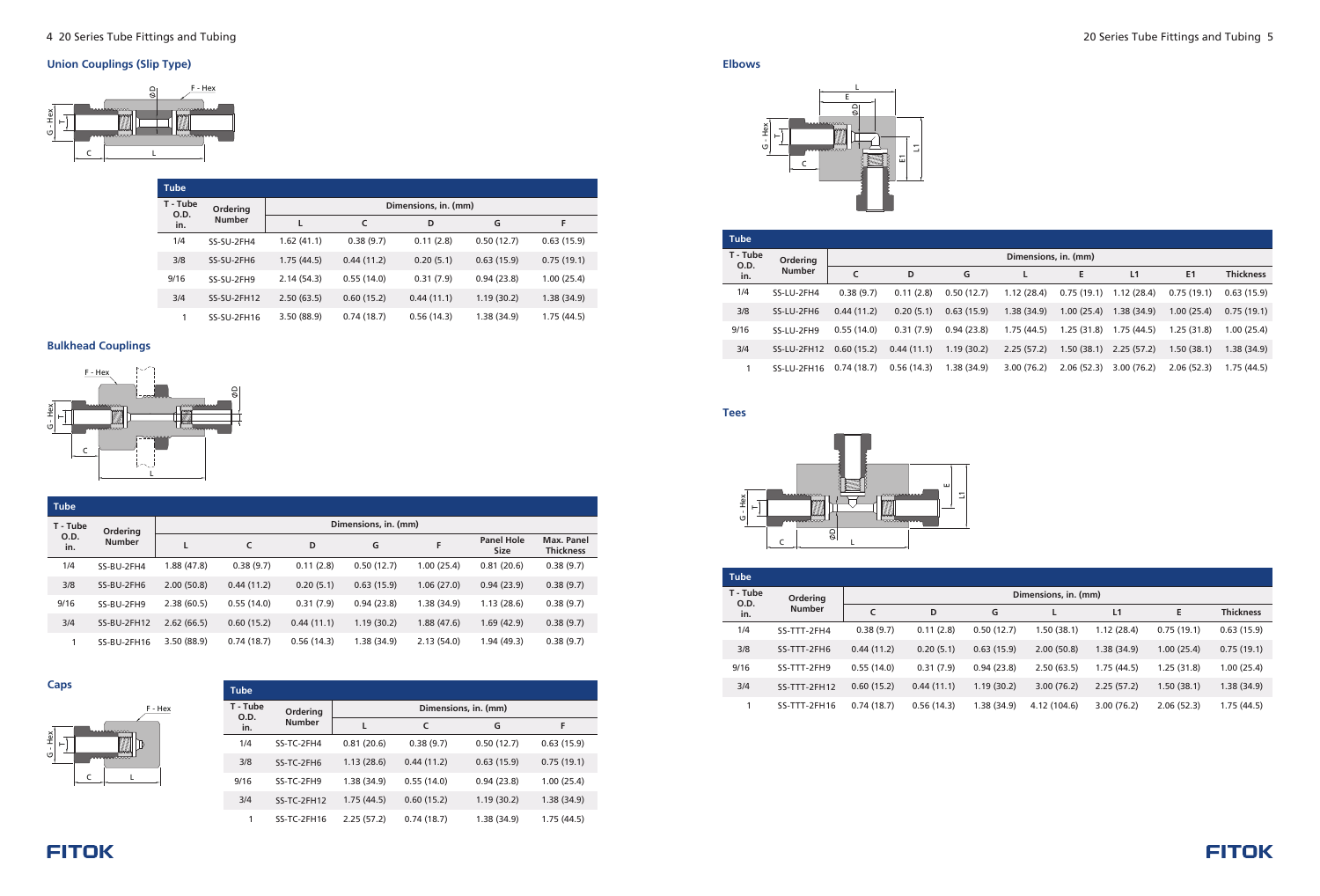#### **Crosses**

| <b>Tube</b>      |                           |                      |            |            |              |                |                  |
|------------------|---------------------------|----------------------|------------|------------|--------------|----------------|------------------|
| T - Tube<br>O.D. | Ordering<br><b>Number</b> | Dimensions, in. (mm) |            |            |              |                |                  |
| in.              |                           | $\mathsf{C}$         | D          | G          | L            | L <sub>1</sub> | <b>Thickness</b> |
| 1/4              | SS-C-2FH4                 | 0.38(9.7)            | 0.11(2.8)  | 0.50(12.7) | 1.50(38.1)   | 1.50(38.1)     | 0.63(15.9)       |
| 3/8              | SS-C-2FH6                 | 0.44(11.2)           | 0.20(5.1)  | 0.63(15.9) | 2.00(50.8)   | 2.00(50.8)     | 0.75(19.1)       |
| 9/16             | SS-C-2FH9                 | 0.55(14.0)           | 0.31(7.9)  | 0.94(23.8) | 2.50(63.5)   | 2.50(63.5)     | 1.00(25.4)       |
| 3/4              | $SS-C-2FH12$              | 0.60(15.2)           | 0.44(11.1) | 1.19(30.2) | 3.00(76.2)   | 3.00(76.2)     | 1.38(34.9)       |
|                  | $SS-C-2FH16$              | 0.74(18.7)           | 0.56(14.3) | 1.38(34.9) | 4.12 (104.6) | 4.12 (104.6)   | 1.75(44.5)       |



#### **Anti-Vibration Gland Assemblies**

The extreme vibration or shock, such as mobile pressure systems or long tubing runs culminating at a compressor that the tubing systems are subjected to, will be prevented by using FITOK Anti-Vibration Gland Assemblies. These assemblies use the same reliable connection geometries as the standard FITOK fittings, with the added advantage of essentially unlimited vibrational fatigue life. A coned and threaded tube, when subjected to unusual or excessive vibration, may fail prematurely and break at the last thread. FITOK Anti-Vibration Gland Assembly acts to move the fulcrum of vibration away from the threaded part of the tube and onto the strong, solid wall of the tubing. A wedge-like collet firmly holds the assembly in place, virtually eliminating premature tubing failure while reliably maintaining a leakage-free connection between the tube and the connection seat.

#### **Coned and Threaded Nipples**

 $\overline{\phantom{a}}$ 

| Ordering      | Dimensions, in. (mm) |            |            |  |  |  |
|---------------|----------------------|------------|------------|--|--|--|
| <b>Number</b> | L                    | C          | G          |  |  |  |
| SS-AVGA-2FH4  | 1.24(31.6)           | 1.05(26.7) | 0.63(15.9) |  |  |  |
| SS-AVGA-2FH6  | 1.50(38.1)           | 1.22(30.9) | 0.81(20.6) |  |  |  |
| SS-AVGA-2FH9  | 1.78(45.2)           | 1.42(36.0) | 0.94(23.8) |  |  |  |
| SS-AVGA-2FH12 | 2.00(50.8)           | 1.61(40.8) | 1.38(34.9) |  |  |  |
| SS-AVGA-2FH16 | 2.38(60.5)           | 1.74(44.3) | 1.50(38.1) |  |  |  |



**T - Tube**

| O.D. |
|------|
| in.  |
| 1/4  |
| 1/4  |
| 1/4  |
| 1/4  |
| 1/4  |
| 1/4  |
| 1/4  |
| 3/8  |
| 3/8  |
| 3/8  |
| 3/8  |
| 3/8  |
| 3/8  |
| 9/16 |
| 9/16 |
| 9/16 |
| 9/16 |
| 9/16 |
| 3/4  |
| 3/4  |
| 3/4  |
| 3/4  |
| 3/4  |
| 1    |
| 1    |

| Tx - Tube<br>I,D.<br>in. | Ordering<br>Number    | L<br>in. (mm) |
|--------------------------|-----------------------|---------------|
| 0.109                    | SS-CTN-2FH4-2.75      | 2.75 (69.9)   |
| 0.109                    | SS-CTN-2FH4-3         | 3 (76.2)      |
| 0.109                    | SS-CTN-2FH4-4         | 4 (101.6)     |
| 0.109                    | SS-CTN-2FH4-6         | 6 (152.4)     |
| 0.109                    | SS-CTN-2FH4-8         | 8 (203.2)     |
| 0.109                    | SS-CTN-2FH4-10        | 10 (254.0)    |
| 0.109                    | <b>SS-CTN-2FH4-12</b> | 12 (304.8)    |
| 0.203                    | SS-CTN-2FH6-3         | 3(76.2)       |
| 0.203                    | SS-CTN-2FH6-4         | 4(101.6)      |
| 0.203                    | SS-CTN-2FH6-6         | 6(152.4)      |
| 0.203                    | SS-CTN-2FH6-8         | 8 (203.2)     |
| 0.203                    | <b>SS-CTN-2FH6-10</b> | 10 (254.0)    |
| 0.203                    | <b>SS-CTN-2FH6-12</b> | 12 (304.8)    |
| 0.312                    | SS-CTN-2FH9-4         | 4 (101.6)     |
| 0.312                    | SS-CTN-2FH9-6         | 6 (152.4)     |
| 0.312                    | SS-CTN-2FH9-8         | 8 (203.2)     |
| 0.312                    | <b>SS-CTN-2FH9-10</b> | 10 (254.0)    |
| 0.312                    | <b>SS-CTN-2FH9-12</b> | 12 (304.8)    |
| 0.438                    | <b>SS-CTN-2FH12-4</b> | 4(101.6)      |
| 0.438                    | <b>SS-CTN-2FH12-6</b> | 6 (152.4)     |
| 0.438                    | <b>SS-CTN-2FH12-8</b> | 8(203.2)      |
| 0.438                    | SS-CTN-2FH12-10       | 10 (254.0)    |
| 0.438                    | SS-CTN-2FH12-12       | 12 (304.8)    |
| 0.562                    | SS-CTN-2FH16-6        | 6 (152.4)     |
| 0.562                    | <b>SS-CTN-2FH16-8</b> | 8 (203.2)     |
| 0.562                    | SS-CTN-2FH16-10       | 10 (254.0)    |
| 0.562                    | SS-CTN-2FH16-12       | 12 (304.8)    |
|                          |                       |               |



1

1